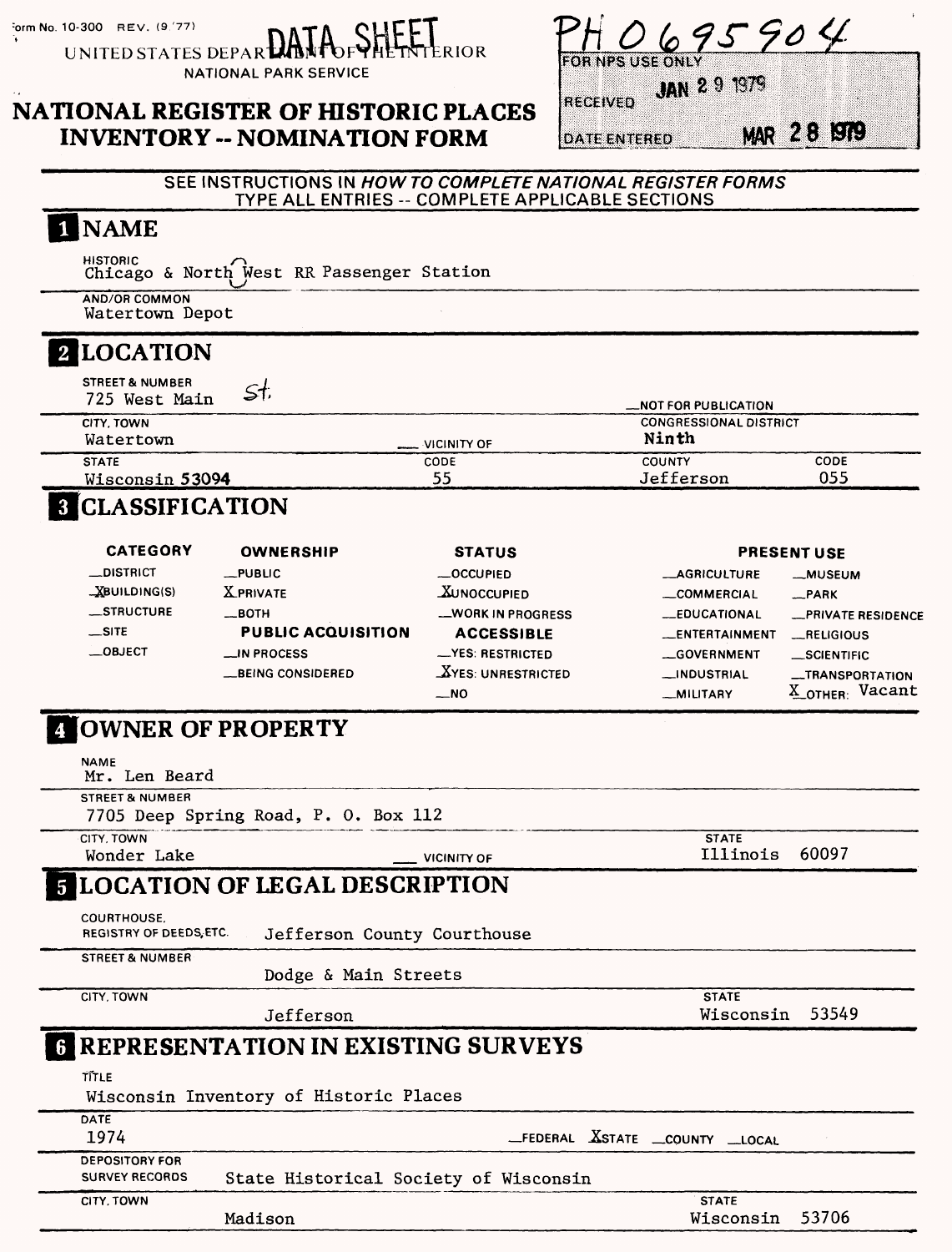# **Z** DESCRIPTION

|                                                        | <b>CONDITION</b>      | <b>CHECK ONE</b>  | <b>CHECK ONE</b>       |
|--------------------------------------------------------|-----------------------|-------------------|------------------------|
| __EXCELLENT                                            | <b>__DETERIORATED</b> | <b>LUNALTERED</b> | <b>X_ORIGINAL SITE</b> |
|                                                        | $_{\rm -RUINS}$       | <b>YALTERED</b>   | DATE<br>$-MOVED$       |
| $\underline{\overline{X}}_{\text{FAIR}}^{\text{GOOD}}$ | __UNEXPOSED           |                   |                        |

#### DESCRIBE THE PRESENT AND ORIGINAL (IF KNOWN) PHYSICAL APPEARANCE

The Watertown Depot is a story-and-a-half wood frame building rendered in the late Victorian picturesque style. The building has a steeply-pitched slate roof with flared eaves; the ridge of the roof runs north and south. Centrally located on the east and west facades are steeply pitched gabled dormers; arranged below the dormers are single-story bays that mark the ticket offices. On both sides of the bays originally were entranceways flanked by gently arched windows. These have since been sided over. To the south a low hipped roof extends the vertical line of the main building, providing additional baggage space. A similar roof originally extended from the north facade, covering a boarding platform. The gable ends are decorated with stickwork; the eaves are decorated with simple brackets and exposed beam ends.

The interior of the depot originally contained separate waiting rooms for men and women, each with its own ticket window. The baggage room was located in the south portion of the building. The interior was lit with gas fixtures and the walls were wainscoted.

Around 1947, as a result of dwindling passenger service, the men's waiting room was converted into a larger freight area. The doors and windows on the east and west facade of the men's waiting room were sided over, along with the windows in the south freight office. On the west facade, 6x7 foot doors replaced a window of the women's waiting room. The low hipped roof to the north was removed, completely exposing the facade.

Due to deterioration, the original slate roof was partially removed and replaced with asphalt shingles in 1978. The depot has been recently painted in the original reddish brown hue and plans are being made to replace the north roof according to the original design.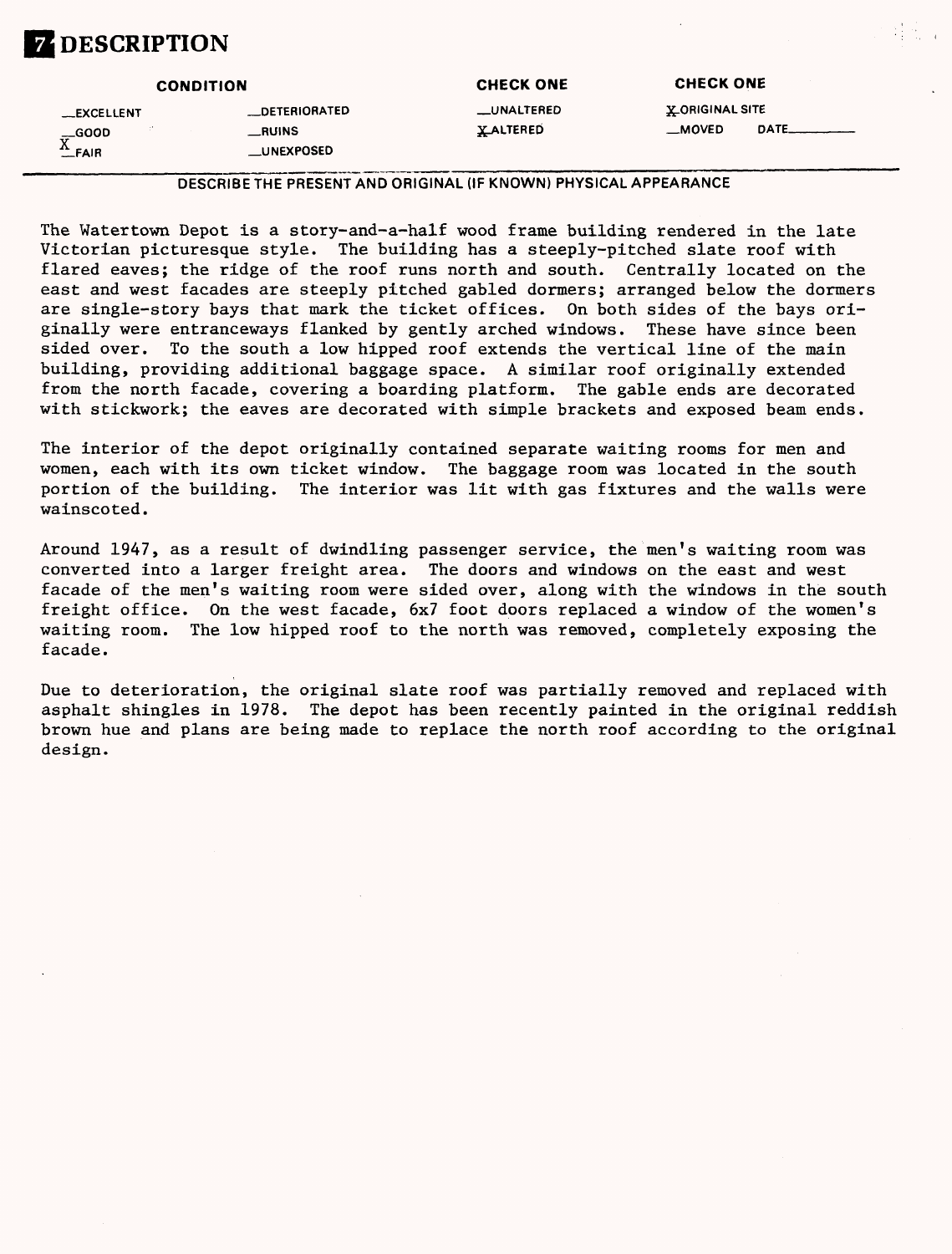| <b>SPECIFIC DATES</b> |                               | <b>BUILDER/ARCHITECT</b>                         | Charles Sumner Frost <sup>2</sup> |                        |
|-----------------------|-------------------------------|--------------------------------------------------|-----------------------------------|------------------------|
| X1900                 | <b>_COMMUNICATIONS</b>        | __INDUSTRY<br>$\sqcup$ NVENTION                  | _POLITICS/GOVERNMENT              | -OTHER (SPECIFY)       |
| $-1800-1899$          | $\equiv$ COMMERCE             | __EXPLORATION/SETTLEMENT                         | <b>__PHILOSOPHY</b>               | <b>XTRANSPORTATION</b> |
| $-1700-1799$          | $\_ART$                       | __ENGINEERING                                    | <b>MUSIC</b>                      | _THEATER               |
| $-1600-1699$          | <b>X_ARCHITECTURE</b>         | <b>EDUCATION</b>                                 | MILITARY                          | SOCIAL/HUMANITARIAN    |
| $-1500-1599$          | <b>_AGRICULTURE</b>           | <b>ECONOMICS</b>                                 | <b>LITERATURE</b>                 | _SCULPTURE             |
| $-1400-1499$          | <b>_ARCHEOLOGY-HISTORIC</b>   | __CONSERVATION                                   | _LAW                              | __SCIENCE              |
| <b>_PREHISTORIC</b>   | <b>ARCHEOLOGY-PREHISTORIC</b> | COMMUNITY PLANNING                               | <b>LANDSCAPE ARCHITECTURE</b>     | RELIGION               |
| <b>PERIOD</b>         |                               | AREAS OF SIGNIFICANCE -- CHECK AND JUSTIFY BELOW |                                   |                        |

#### **STATEMENT OF SIGNIFICANCE**

**SIGNIFICANCE**

The Watertown depot is significant as Watertown's major transportation terminal during the first half of the twentieth century. The terminal provided access to markets for agricultural and manufactured goods, as well as passenger service. It connected Watertown to the trade centers of Milwaukee and Chicago which accelerated the industrial growth of the community. The depot is significant also as the work of the regionally prominent architect, Charles Sumner Frost, who specialized in the design of small railroad stations.<sup>3</sup> The Watertown depot is unique because it is one of the few extant depots of its scale designed by Frost that were executed totally in wood. In the remaining stations of moderate to substantial size designed by Frost in Wisconsin, brick and stone are the chief construction materials.

#### ARCHITECTURE

Charles Sumner Frost was born in Maine in 1856; he studied architecture at M.I.T. and then worked for a number of Boston firms notably Peabody and Stearns. Frost moved to Chicago and entered into a partnership with Henry Ives Cobb from 1882 to 1889, mainly designing residences for wealthy clients in the Chicago area. The partnership was dissolved and Frost practiced alone until 1898. In that year he and Alfred Granger formed a firm under the name of Frost and Granger. Frost's marriage to Mary Hughitt in 1885, the daughter of the Chicago & North West,/Railway's president, gave him access to depot commissions in an era of tremendous railroad expansion. During Frost's affiliation with the company, Chicago & North West was consolidating smaller railroads and building new lines across the midwest. This boom period gave Frost **the** opportunity to incorporate his ideas on the design of railroad buildings into the plans for new depots constructed on the lines.

Frost and his partners designed numerous railroad buildings such as the Chicago &<br>North West Company Offices, the La Salle Street Station and the Northwestern Tom Company Offices, the La Salle Street Station and the Northwestern Terminal in Chicago, Union Station in Omaha and St. Paul, and the Chicago & North West Depot in Milwaukee. Yet Frost did extensive research into the design of stations for smaller communities. In Wisconsin such stations still extant include depots at South Milwaukee Oconomowoc, Wausau, Superior, Eau Claire and Watertown. Frost expressed his philosophy upon small depot construction when he wrote:

The design for small stations is very similar: each requires two waiting rooms, one ticket office and a baggage room, but so simple a problem, if considered rightly, has many points important to both the company and the travelling public...Architecturally, the building should express its purpose and when possible, also give some hint as to the character of the town or city which it serves. Above all things, as it is intended for a waiting place, the shelter feature must be strongly developed. The wall and piers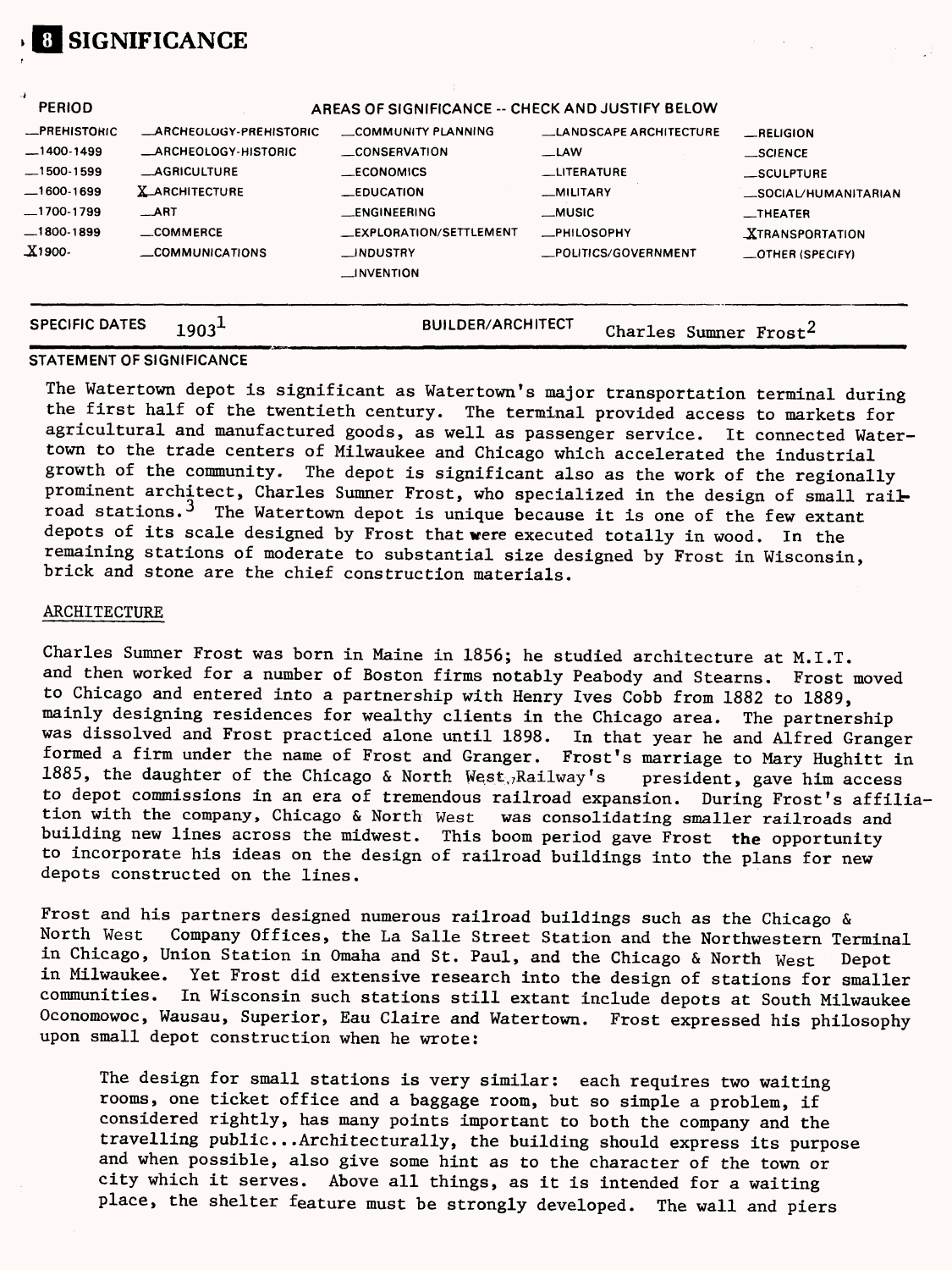# **E MAJOR BIBLIOGRAPHICAL REFERENCES**

See continuation sheet.

| <b>IDGEOGRAPHICAL DATA</b>                                                                                                                                                                                                                                                                                                         |                                                                  |                                     |                                                        |             |
|------------------------------------------------------------------------------------------------------------------------------------------------------------------------------------------------------------------------------------------------------------------------------------------------------------------------------------|------------------------------------------------------------------|-------------------------------------|--------------------------------------------------------|-------------|
| ACREAGE OF NOMINATED PROPERTY 1296                                                                                                                                                                                                                                                                                                 |                                                                  |                                     |                                                        |             |
| QUADRANGLE NAME <b>Watertown</b> , Wis.<br><b>UTM REFERENCES</b>                                                                                                                                                                                                                                                                   |                                                                  |                                     | QUADRANGLE SCALE $1:62500$                             |             |
| 1315,910,5,01<br>A[1,6]<br><b>ZONE</b><br><b>EASTING</b><br>C                                                                                                                                                                                                                                                                      | [4,7[8,3]6,5,0]<br>NORTHING                                      | <b>EASTING</b><br><b>ZONE</b><br>DI | <b>NORTHING</b>                                        |             |
|                                                                                                                                                                                                                                                                                                                                    |                                                                  |                                     |                                                        |             |
|                                                                                                                                                                                                                                                                                                                                    |                                                                  |                                     |                                                        |             |
|                                                                                                                                                                                                                                                                                                                                    |                                                                  | H                                   |                                                        |             |
| <b>VERBAL BOUNDARY DESCRIPTION</b>                                                                                                                                                                                                                                                                                                 |                                                                  |                                     |                                                        |             |
| See continuation sheet.                                                                                                                                                                                                                                                                                                            |                                                                  |                                     |                                                        |             |
| LIST ALL STATES AND COUNTIES FOR PROPERTIES OVERLAPPING STATE OR COUNTY BOUNDARIES                                                                                                                                                                                                                                                 |                                                                  |                                     |                                                        |             |
| <b>STATE</b>                                                                                                                                                                                                                                                                                                                       | CODE:                                                            | <b>COUNTY</b>                       |                                                        | <b>CODE</b> |
| <b>STATE</b>                                                                                                                                                                                                                                                                                                                       | CODE                                                             | <b>COUNTY</b>                       |                                                        | CODE        |
| ORGANIZATION<br>State Historical Society of Wisconsin<br><b>STREET &amp; NUMBER</b>                                                                                                                                                                                                                                                |                                                                  |                                     | <b>DATE</b><br>October 4, 1978<br><b>TELEPHONE</b>     |             |
|                                                                                                                                                                                                                                                                                                                                    |                                                                  |                                     |                                                        |             |
| 816 State Street                                                                                                                                                                                                                                                                                                                   |                                                                  |                                     | 262-8904                                               |             |
| <b>CITY OR TOWN</b><br>Madison                                                                                                                                                                                                                                                                                                     |                                                                  |                                     | <b>STATE</b>                                           |             |
|                                                                                                                                                                                                                                                                                                                                    |                                                                  |                                     | Wisconsin                                              | 53706       |
| STATE HISTORIC PRESERVATION OFFICER CERTIFICATION                                                                                                                                                                                                                                                                                  |                                                                  |                                     |                                                        |             |
|                                                                                                                                                                                                                                                                                                                                    | THE EVALUATED SIGNIFICANCE OF THIS PROPERTY WITHIN THE STATE IS: |                                     |                                                        |             |
| NATIONAL_                                                                                                                                                                                                                                                                                                                          |                                                                  | STATE                               | LOGAL                                                  |             |
| As the designated State Historic Preservation Officer for the National Historic Preservation Act of 1966 (Public Law 89-665). I<br>hereby nominate this property for inclusion in the National Register and certify that it has been evaluated according to the<br>criteria and procedures set forth by the National Park Service. |                                                                  |                                     |                                                        |             |
| STATE HISTORIC PRESERVATION OFFICER SIGNATURE                                                                                                                                                                                                                                                                                      |                                                                  |                                     |                                                        |             |
| <b>TITLE</b><br>Director, State Historical Society of Wisconsin                                                                                                                                                                                                                                                                    |                                                                  |                                     | DATE                                                   |             |
| <b>FOR NPS USE ONLY</b><br>I HEREBY CERTIFY THAT THIS PROPERTY IS INCLUDED IN THE NATIONAL REGISTER                                                                                                                                                                                                                                |                                                                  |                                     |                                                        |             |
| 8888383<br>.इ.व∹⊿                                                                                                                                                                                                                                                                                                                  |                                                                  |                                     | DATE $\frac{3 \cdot 28 \cdot 75}{3 \cdot 23 \cdot 75}$ |             |
| 1378                                                                                                                                                                                                                                                                                                                               |                                                                  |                                     |                                                        |             |
| ENCHANT MENU                                                                                                                                                                                                                                                                                                                       |                                                                  |                                     |                                                        |             |

╲.

 $\overline{1}$  and  $\overline{1}$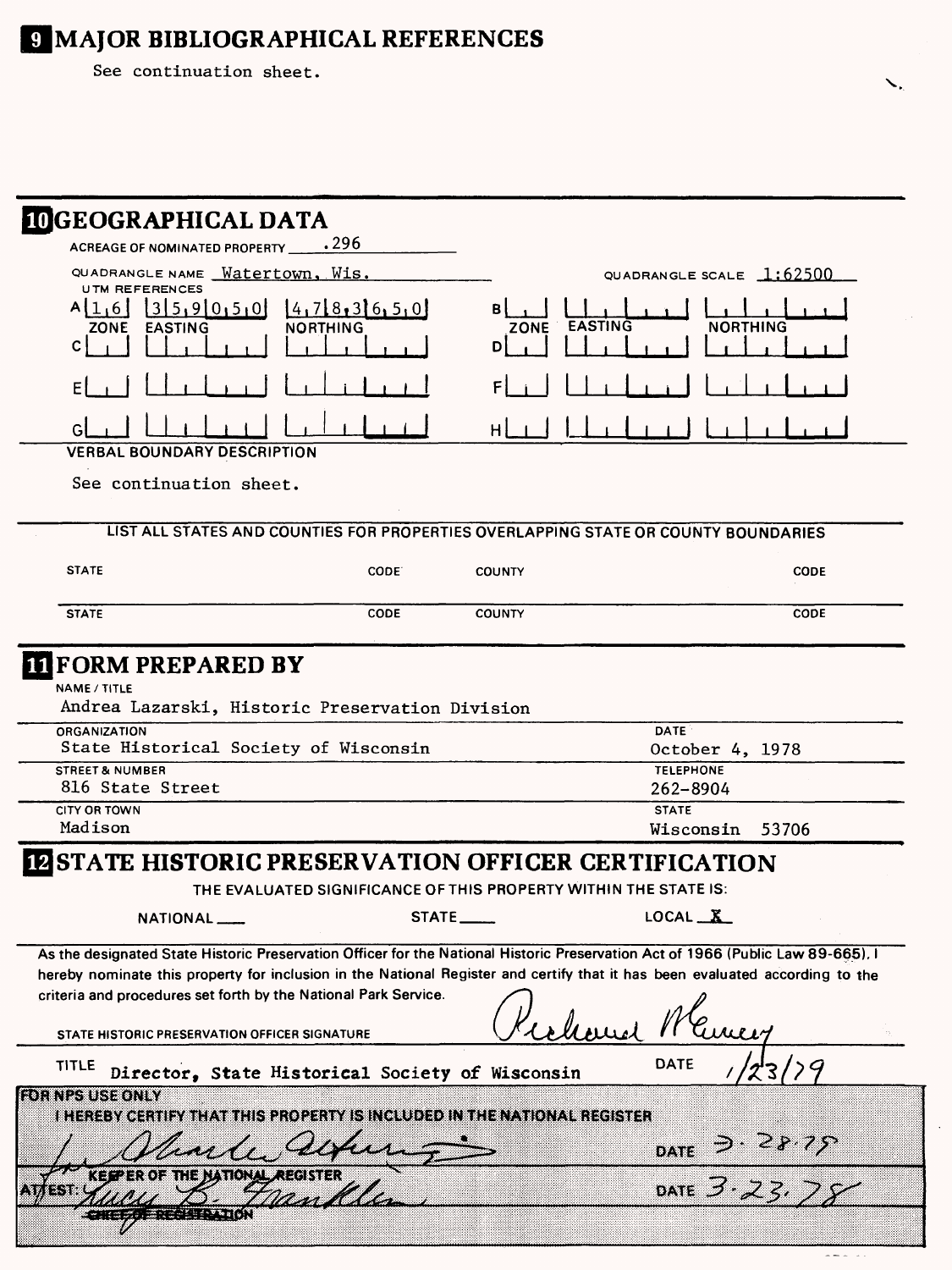**UNITED STATES DEPARTMENT OF THE INTERIOR NATIONAL PARK SERVICE**

### **NATIONAL REGISTER OF HISTORIC PLACES INVENTORY -- NOMINATION FORM**



**CONTINUATION SHEET** TEM NUMBER 8 PAGE 1

SIGNIFICANCE (continued)

should be massive, even out of proportion to the load they carry, in order not to be damaged by the vibration and jar caused by passing trains. The roof is, after all, the chief feature and on its handling and material depending much of the failure or success of the design.......

The Watertown depot, like others designed by Frost for Wisconsin communities, echoes the synthesis of his design philosophy and the Late Picturesque style: as is usual in depot construction, the ticket office is centralized and marked on the exterior by a gable or bay; most of the depots have a central waiting room set off from the baggage area by a structural division; all feature long, horizontally continuous roofs, supported by brackets, and platforms sheltered by long graceful roofs which complete the lines expressed in the main section. The plans for each resemble one another to some degree, but differ in their use of building materials native to the area and the needs of the individual community.

The use of wood as the construction material sets the Watertown depot apart from others of its scale designed by Frost in Wisconsin. Frost designed the Watertown depot befitting a small manufacturing center. Situated at the western entrance to Watertown, the depot expressed a new phase of economic growth for the city. The depot's clapboard Late Victorian picturesque design reflects the community as a developing industrial center in a pastoral setting.

#### HISTORY

The Watertown depot is located on the original main line of the Chicago & North West that connected Chicago to Green Bay. The line reached Watertown in  $1859^5$  and was completed to Green Bay in 1862. The junction at Watertown became the final destination point for many immigrants seeking land in the west. Watertown offered prime agricultural land to the Irish and German settlers who flocked to the city during the midnineteenth century. By the 1890's Watertown had grown from a rural agricultural community to a small manufacturing center. The adequate supply of labor and good transportation through the railroad fostered the development of expanding local industries.

Situated on a vital railroad network that led to Milwaukee and Chicago, Watertown found markets for both its agricultural and manufactured goods. The varied industrial composition of the community included breweries, grist and flour mills, a foundry, and cigar and brick manufacturing firms. The growth that occurred in the late 1890's evoked the need for larger transportation facilities. After 1900 the population increased by at least 1000 inhabitants every ten years and new industries moved into the area.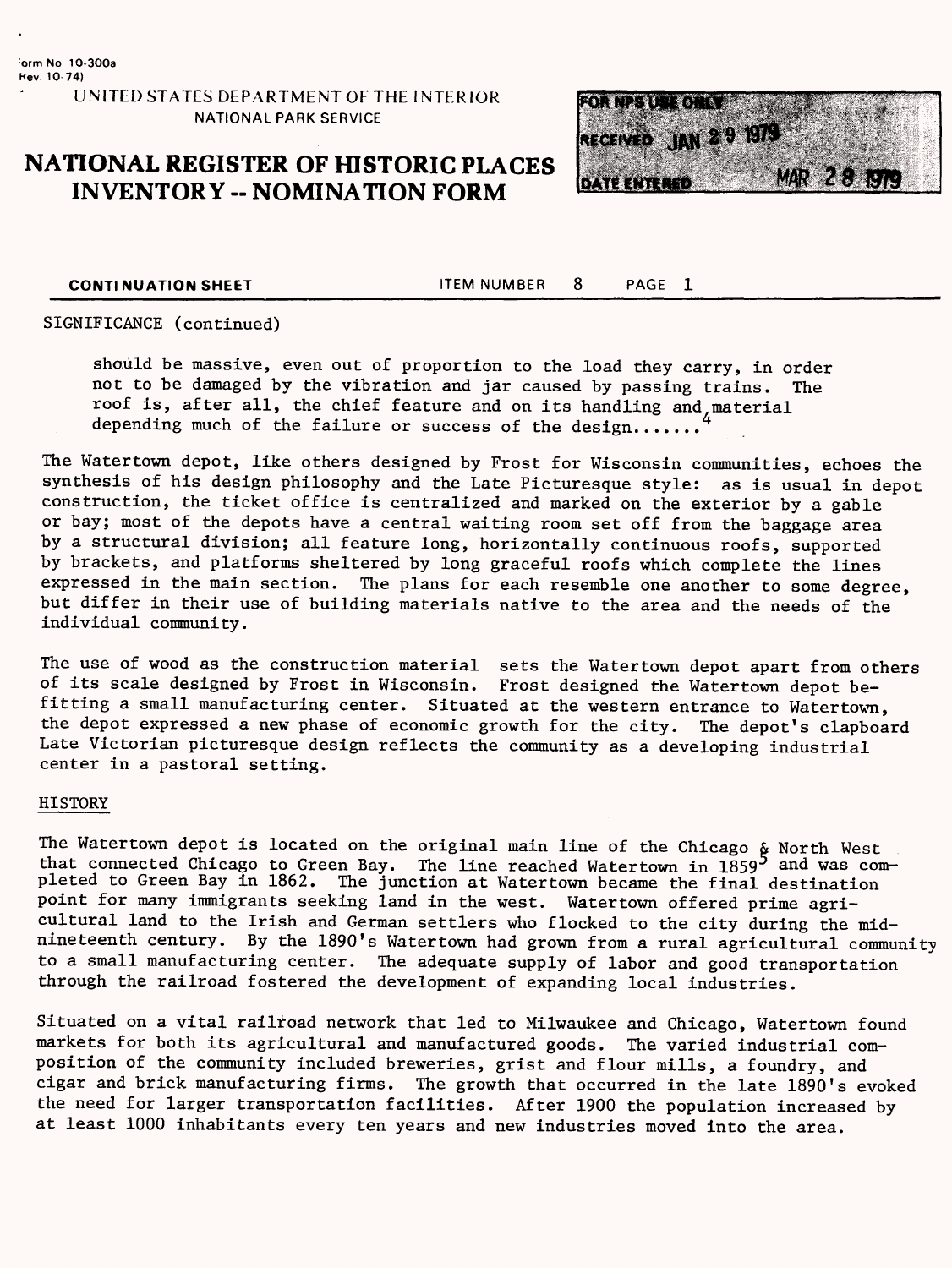#### **UNITED STATES DEPARTMENT OF THE INTERIOR NATIONAL PARK SERVICE**

### **NATIONAL REGISTER OF HISTORIC PLACES INVENTORY - NOMINATION FORM**



**CONTINUATION SHEET** THEM NUMBER

 $8$  PAGE  $2$ 

SIGNIFICANCE (continued)

The depot was a focal point of much activity for the burgeoning community. From 1903 to 1950 the station operated 24 hours a day, 7 days a week. Along with handling communications for the railroad it acted as the telegraph office for the general public. Local residents recount excursions made on weekends to the metropolitan centers of Milwaukee and Chicago to see the sights of the "grand cities." Passenger and freight service reached its peak during the 1930's and 1940's. The depot continued in constant use until 1950 when passenger service was terminated. Thereafter it functioned primarily as a freight station for shipments across Wisconsin until it closed down in 1976.

The depot stands at the western entrance of Watertown as evidence of its importance in earlier stages of the community's growth. The current owner has begun to restore the building and adapt it for use as a small retail outlet for clocks. His enthusiasm for restoring the depot has generated local interest and support for the project and concern for reviving the older areas of the city.

- 1. 45th Annual Report of the Chicago & Northwestern Railroad Company. (1904) p. 5.<br>2. Original blueprints for the Watertown Passenger Station, Charles S. Frost, Arch
- Original blueprints for the Watertown Passenger Station, Charles S. Frost, Architect.
- 3. Henry & Elsie Withey, Biographical Dictionary of American Architects. Los Angeles, Hennessey & Ingalls, p. 224.
- 4. Architectural Reviewer (Sept. 1897) p. 20-22.
- 5. Watertown. Wisconsin Centennial, 1954, p. 38.
- 6. "North Western Intersection Removed Here," Watertown Daily Times, June 23, 1977.